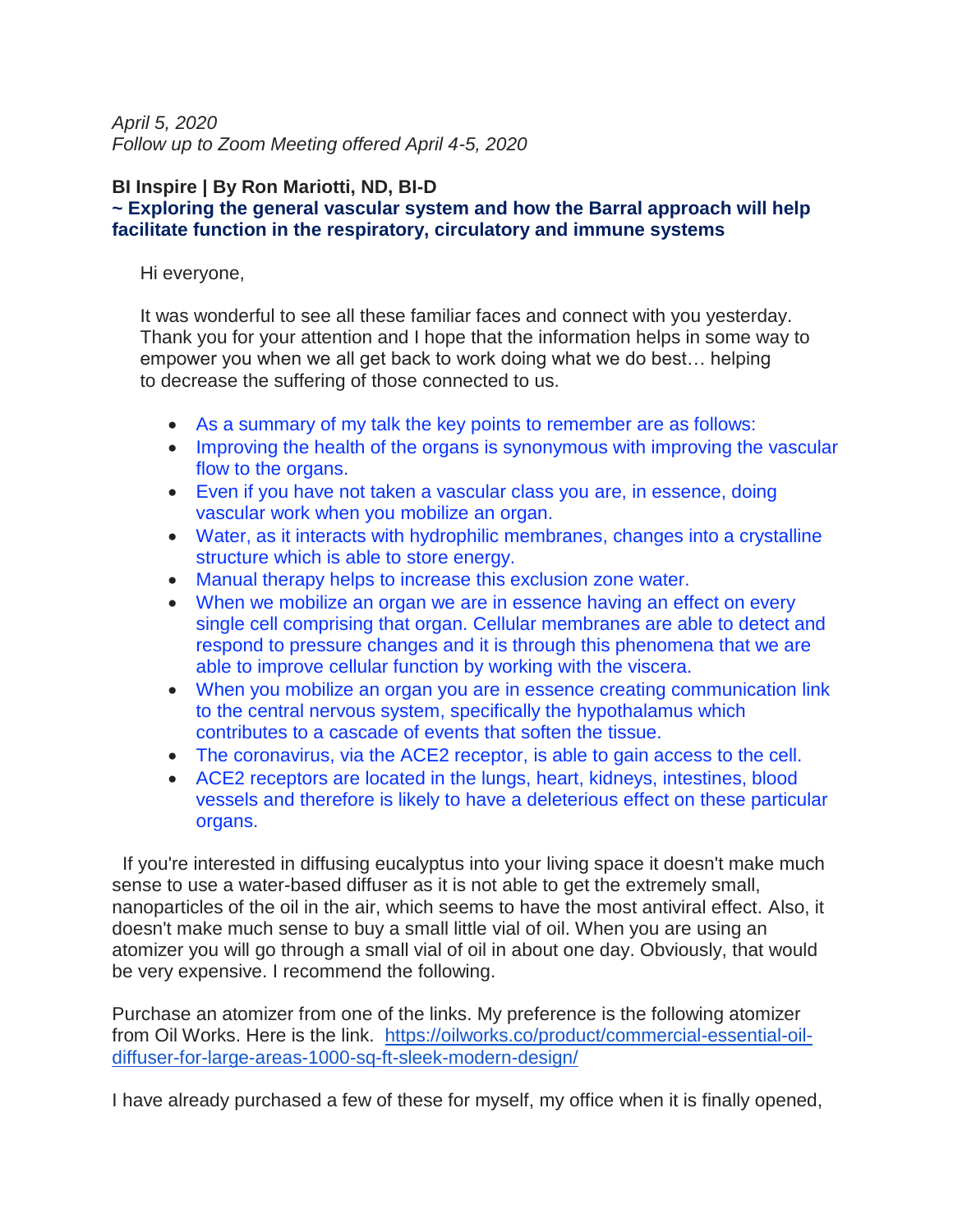and my mother's house. It's very efficient and puts a significant amount of oil in the air. Unfortunately, their factory is in China and it is difficult to get things out of China. When I ordered mine it took about two weeks to get them and I was told that there may be some problems with shipping moving forward.

Since that might be an issue for you I have found another source that also has a decent diffuser. This is also an efficient diffuser but a little less efficient than the previous one that I mentioned from Oil Works.

[https://store.diffuserworld.com/Aroma-Whisper™](https://store.diffuserworld.com/Aroma-Whisper)-MINI-Bundle-2-Atomizers-Timer-Silencer-Diffuser-Cleaner p 443.html

Now to discuss oil. I prefer to use an organic eucalyptus globulus oil. And you can purchase eucalyptus oil from Starwest Botanicals. As you are all practitioners I'm certain you can purchase it from them at wholesale price. This is the link to the wholesale price for their eucalyptus. Unfortunately, it looks like they are sold out. I think, due to the coronavirus, you may find it difficult to find some things. [https://wholesale.starwest](https://wholesale.starwest-botanicals.com/category/eucalyptus-globulus-essential-oil/)[botanicals.com/category/eucalyptus-globulus-essential-oil/](https://wholesale.starwest-botanicals.com/category/eucalyptus-globulus-essential-oil/)

You can also purchase the eucalyptus oil in a 1 gallon size. I know, sounds like a lot but as this goes on you may find yourself using quite a bit of the eucalyptus oil.

Warm and healthy regards,

Ron Mariotti, ND, BI-D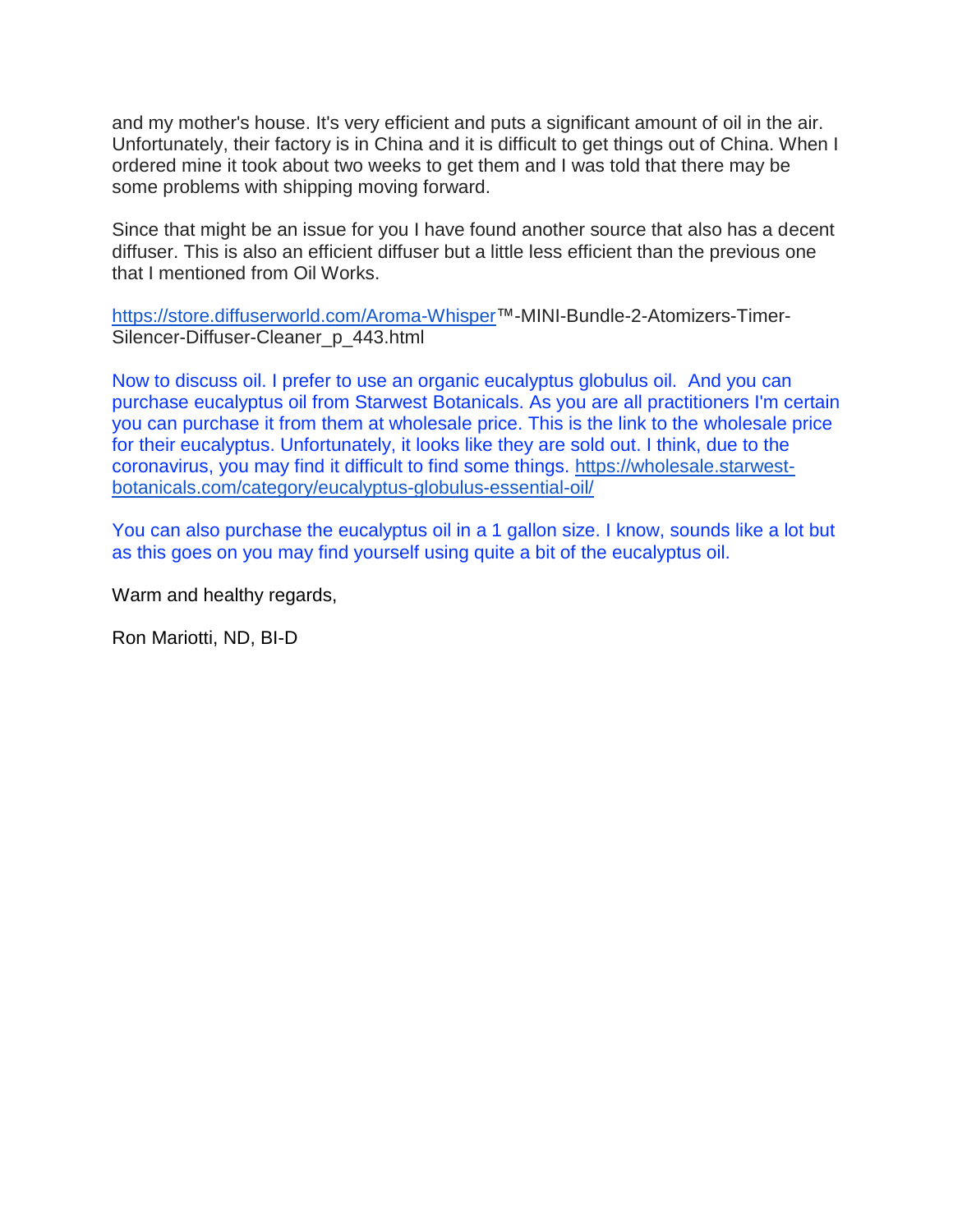#### **BI Inspire | By Eric Marlien, PT, DO, BI-D ~ Global Integration of the stress response and how to reach physiological equilibrium**

# **Activation of the Being**

### 1/ Activation

I put my attention at the top of my skull, a few inches above. Now I feel myself higher and higher. Then I feel, I see everything from a dominant position, like perched on the top of a mountain. I can see everything, and feel myself with a downward glance. From this position, I dominate and I direct. In this state, my look and my vision of any situation is completely new, different. In this energy, I see, I feel, I understand, I know ... each event appears from another angle, perhaps even from all angles at once, as if my vision embraced 360 °, all around. I experience a feeling of freedom, a new understanding, free, wider than ever.

Then I place my attention and my presence in the middle of my sternum, as we did previously. I try to pay attention to a current of energy that radiates from this place.

Let's strive (but without the "head" directing and deciding), or better let's focus and regulate oneself on the perception of radiation from this area which is heading straight ahead. Clear, intense, directed radiation whose flow is directed towards the outside of oneself.

Soon, this radiation transforms into a sphere of white-golden, luminous energy whose center is the heart and which extends over as large a diameter as possible. This sphere of which I am the center completely encompasses me In the perception of this field, I expect nothing, all need-desire is replaced by this radiation which leaves from the center, from the heart, pure radiation, pure gift, pure love ...

### 2/ Release of a problem

You can choose any problem, a fear for yourself or for anyone you love, or whatever you want to get rid of.

Return to the center above the top of the skull. Without trying to mentalize, without any intention whatsoever, see, live, feel the situation, the fear or any problem from this center. Let's perceive the state of being different in which we are, let's register it in all the cells of its body, including the brain cells. Feel fully this totally different state, let it imprint in yourself .... it will always be accessible.

Replace yourself in the center of the sternum, feel this clear and intense current which emanates, and which is the center of the sphere of radiation which surrounds you. Now, you visualize this fear, or any difficulty, as a mass of gray paste, shapeless, somewhere in this sphere.